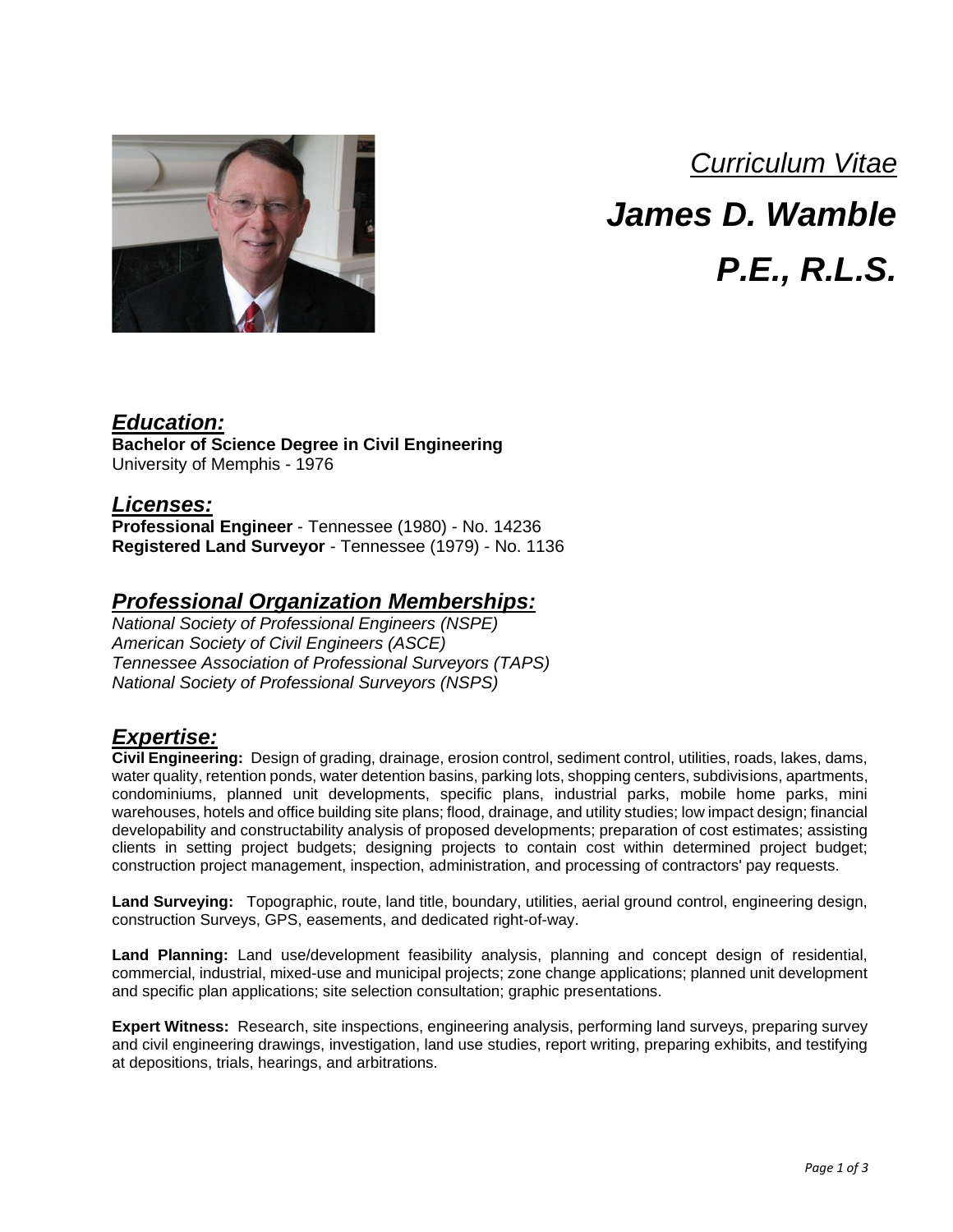# *Employment:*

| Wamble & Associates, PLLC (formerly Bledsoe & Wamble Engineers)<br>216 Centerview Drive, Suite 180, Brentwood, TN 37027, 615.251.9555<br>Principle Engineer, Land Surveyor, and Owner                                                                                         | $1984 -$ Present |
|-------------------------------------------------------------------------------------------------------------------------------------------------------------------------------------------------------------------------------------------------------------------------------|------------------|
| Thomas & Miller, Nashville, TN<br>Project Engineer, Land Surveyor, and Jr. Partner                                                                                                                                                                                            | $1983 - 1984$    |
| <b>Tennessee Department of Environment and Conservation (TDEC)</b><br>(formerly Tennessee Department of Health & Environment),<br>Division of Construction Grants & Loan, Nashville, TN<br>Engineer IV, Management of \$400 million in Title II construction grants and loans | $1981 - 1983$    |
| Alley, Young & Baumgartner, Inc.<br>(formerly E. Roberts Alley & Associates), Nashville, TN<br>Project Engineer, Land Surveyor, and Director of Planning & Development                                                                                                        | 1979 - 1981      |
| <b>Tennessee Department of Transportation</b><br>Region IV Bureau of Highways, Jackson, TN<br><b>Staff Engineer</b>                                                                                                                                                           | 1976 - 1979      |
| <b>Continental Engineering, Memphis, TN</b><br>Part-time Engineer                                                                                                                                                                                                             | 1975 – 1976      |

### *Continuing Education:*

*All continuing education requirements are met for Professional Engineering license renewal and Registered Land Surveyor's license renewal every two years. Courses in the last four years include:*

#### **Auburn University**

| 63 <sup>rd</sup> Annual Transportation Conference             | 2020 |
|---------------------------------------------------------------|------|
| Alabama Road Safety Conference                                | 2021 |
| Alabama Department of Transportation                          |      |
| Roadway Safety Technical Assistance                           | 2019 |
| Pedestrian Safety                                             | 2019 |
| Alternative Intersection Design                               | 2019 |
| <b>Traffic Operations</b>                                     | 2019 |
| Roadway Departure Countermeasures                             | 2019 |
| Safety in Transportation Planning                             | 2019 |
| <b>Transportation Technology</b>                              | 2019 |
| <b>Tennessee Association of Professional Surveyors (TAPS)</b> |      |
| Leadership: Anyone Could Lead Perfect People                  | 2018 |
| Risk Management                                               | 2018 |
| <b>Mock Trial</b>                                             | 2018 |
| <b>Half Moon Education</b>                                    |      |
| Retaining Wall Design and Slope Stabilization Techniques      | 2018 |
| <b>The Lucas Letter</b>                                       |      |
| Ethics XIII                                                   | 2020 |
| Ethics XIV                                                    | 2020 |
|                                                               |      |